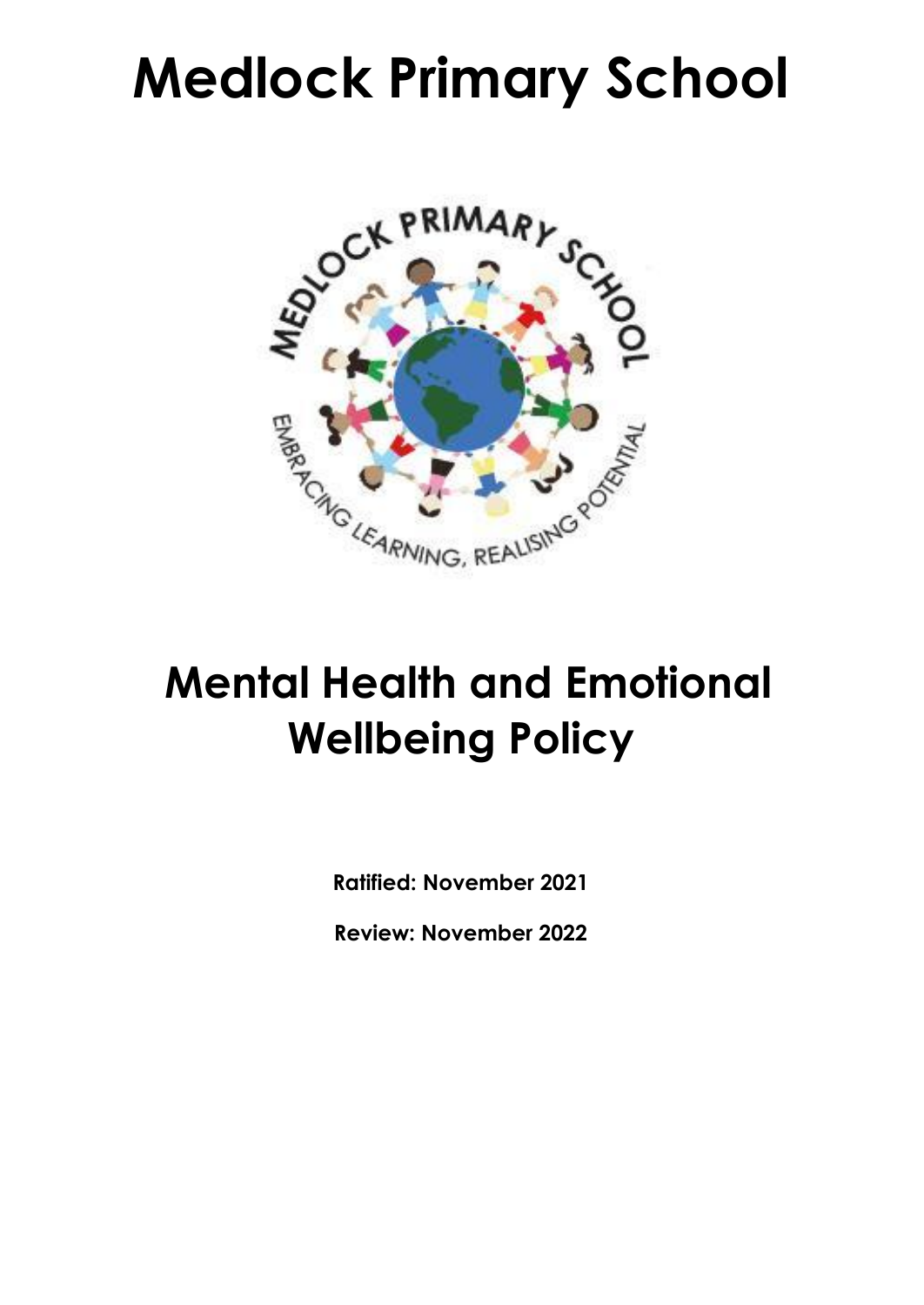#### **Policy Statement**

At Medlock Primary School, we are committed to supporting the emotional health and wellbeing of our pupils and staff.

We have a supportive and caring ethos and our approach is respectful and kind, where each individual and contribution is valued.

At our school, we know that everyone experiences life challenges that can make us vulnerable and at times, anyone may need additional emotional support. We take the view that positive mental health is everybody's business and that we all have a role to play.

At our school we:

- help children to understand their emotions and feelings better.
- help children feel comfortable sharing any concerns or worries.
- help children socially to form and maintain relationships.
- promote self esteem and ensure children know that they count.
- encourage children to be confident and 'dare to be different'.
- help children to develop emotional resilience and to manage setbacks.

We promote a mentally healthy environment through:

- Promoting our school values and encouraging a sense of belonging.
- Promoting pupil voice and opportunities to participate in decision-making.
- Celebrating academic and non-academic achievements.
- Providing opportunities to develop a sense of worth through taking responsibility for themselves and others.
- Providing opportunities to reflect.
- Access to appropriate support that meets their needs.

We pursue our aims through:

- Universal, whole school approaches
- Support for pupils going through recent difficulties including bereavement.
- Specialised, targeted approaches aimed at pupils with more complex or long term difficulties including attachment disorder.

#### **Lead Members of Staff**

Whilst all staff have a responsibility to promote the mental health of students, staff with a specific, relevant remit include: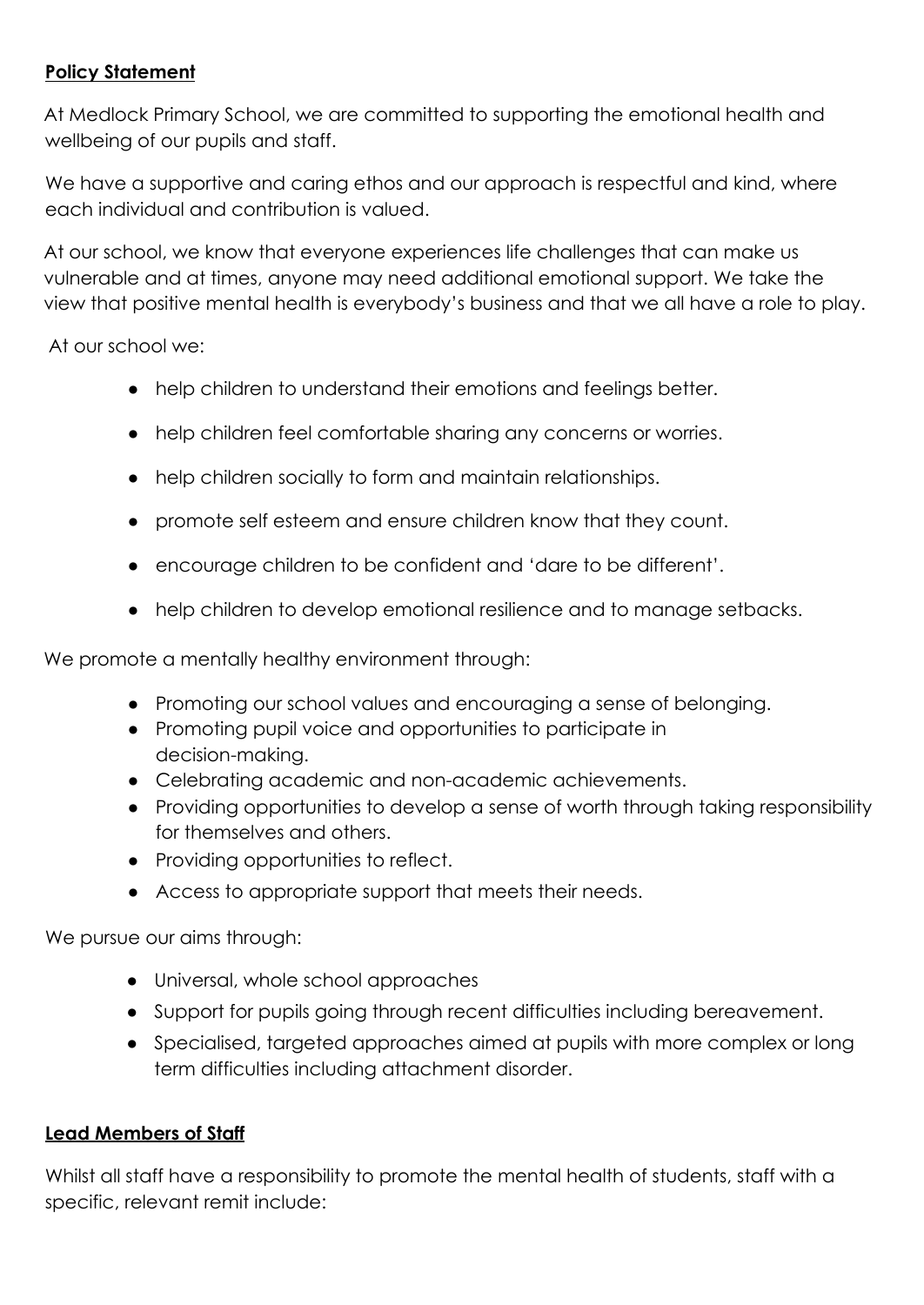- Jonathan Brown Headteacher/ Mental Health Lead whole school approach for staff
- Patricia O'Dwyer Designated Safeguarding Lead / SENDCo / Mental Health Lead for Children
- Alicia Brighouse Deputy Designated Safeguarding Lead / Assistant Mental Health Lead for Children

The skills, knowledge and understanding needed by our students to keep themselves mentally healthy and safe are included as part of our developmental PSHE curriculum.

The specific content of lessons will be determined by the specific needs of the cohort we're teaching but we will also use the PSHE Association Guidance to ensure that we teach mental health and emotional wellbeing issues in a safe and sensitive manner.

## **Targeted support**

The school will offer support through targeted approaches for individual pupils or groups of pupils which may include:

- Circle time approaches.
- Targeted use of SEAL resources.
- Managing feelings resources e.g. 'worry boxes'.
- Managing emotions.

The school will make use of resources to assess and track wellbeing as appropriate including:

- Strengths and Difficulties questionnaire.
- The Boxall Profile.
- CPOMS.

## **Signposting**

We will ensure that staff, pupils and parents are aware of what support is available within our school and how to access further support.

#### **Identifying needs and Warning Signs**

All staff will complete termly wellbeing audit on their pupils aimed at identifying a range of possible difficulties including:

- Attendance
- Punctuality
- Relationships
- Approach to learning
- Physical indicators
- Negative behaviour patterns
- Family circumstances
- Recent bereavement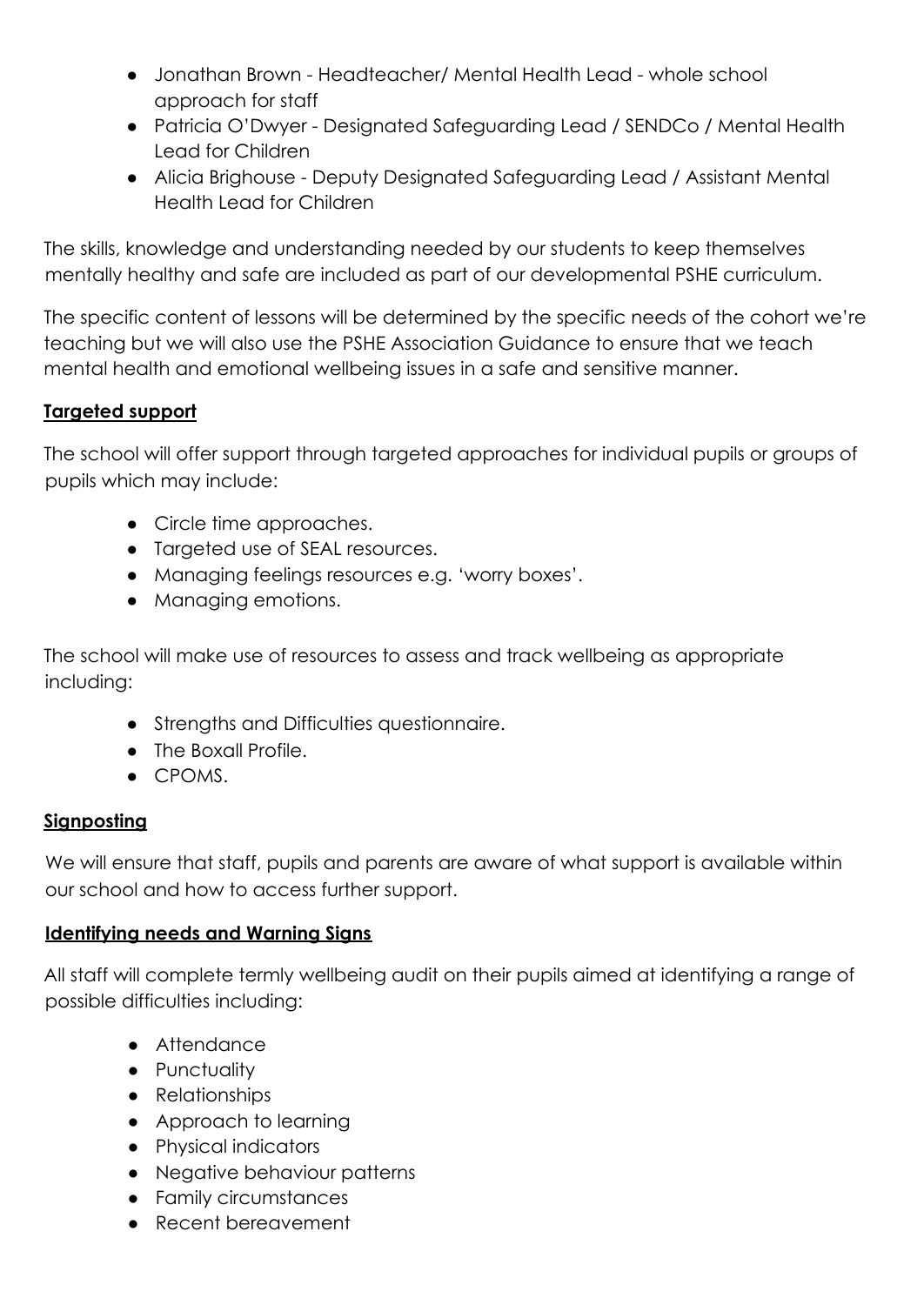● Health indicators

School staff may also become aware of warning signs which indicate a student is experiencing mental health or emotional wellbeing issues. These warning signs should always be taken seriously and staff observing any of these warning signs should communicate their concerns with the designated child protection and safeguarding officer.

Possible warning signs include:

- Changes in eating / sleeping habits.
- Becoming socially withdrawn.
- Changes in activity and mood.
- Talking or joking about self-harm or suicide.
- Expressing feelings of failure, uselessness or loss of hope.
- Repeated physical pain or nausea with no evident cause.
- An increase in lateness or absenteeism.

#### **Working with Parents**

In order to support parents we will:

- Highlight sources of information and support about mental health and emotional wellbeing on our school website.
- Share and allow parents to access sources of further support e.g. through seesaw.
- Ensure that all parents are aware of who to talk to, and how to get about this, if they have concerns about their child.
- Make our emotional wellbeing and mental health policy easily accessible to parents.
- Share ideas about how parents can support positive mental health in their children.
- Keep parents informed about the mental health topics their children are learning about in PSHE and share ideas for extending and exploring this learning at home.

#### **Working with other agencies and partners**

As part of our targeted provision the school will work with other agencies to support children's emotional health and wellbeing including:

- The school nurse
- Educational psychology services
- Paediatricians
- CAMHS (child and adolescent mental health service)
- Counselling services
- Family support workers
- Therapists